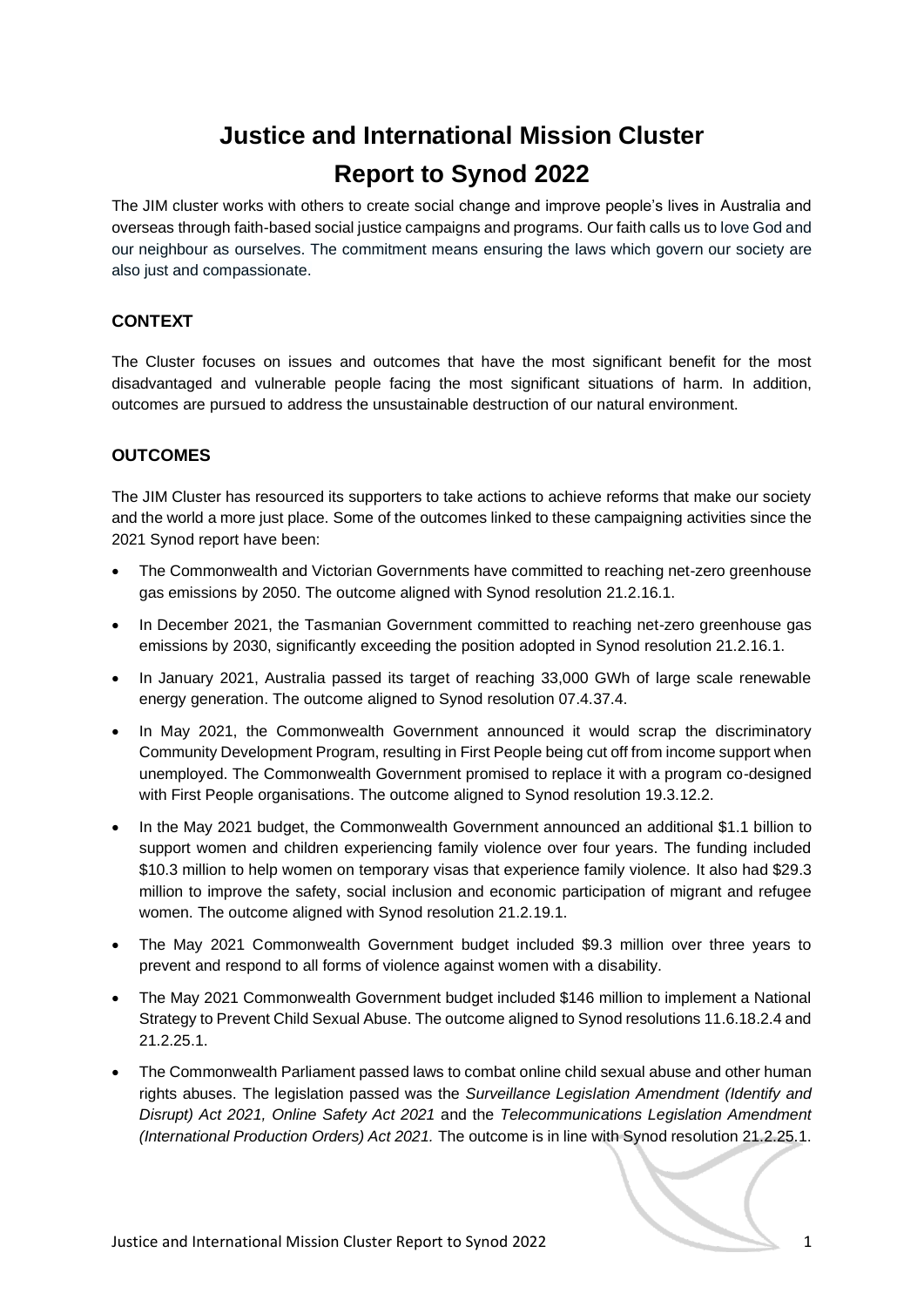- On 19 February 2021, the Victorian Parliament passed legislation to decriminalise public drunkenness. Removing public drunkenness as an offence was a recommendation of the 1991 Royal Commission into Aboriginal Deaths in Custody. Only Victoria and Queensland had not implemented the recommendation.
- The Victorian Parliament passed the *Spent Convictions Act.* The Act ensures that a range of minor historical offences will no longer stop people from getting a job, securing housing or fully contributing to society.
- On 11 May 2021, the Victorian Government implemented the *Disability Service Safeguards Amendment Regulations* to better screen people who work with people with disabilities.
- The Commonwealth Government has made it easier for Pacific Island workers on Australian farms to move between employers to reduce their vulnerability to exploitation and mistreatment. The Government also implemented a program of inspections to ensure that the accommodation provided to workers from the Pacific Islands working on Australian farms was decent. The checks saw a significant improvement in the quality of accommodation provided to workers. The Commonwealth Government will also introduce a 24-hour helpline workers can call concerning their welfare and well-being. The outcomes aligned with Synod resolution 19.5.5.1.
- The Australian Government committed to donating 60 million COVID-19 vaccine doses to developing countries. They also donated \$753 million to support the vaccine roll-out and the health systems in developing countries in response to the pandemic.
- In the May 2021 budget, the Commonwealth Government increased the rate of Job Seeker payments by \$25 a week, which was the largest increase in the payment since 1986. The outcome aligned to Synod resolutions 80.2.3 and 02.6.4.5.
- The Commonwealth Parliament passed the *Autonomous Sanctions (Magnitsky-style and Other Thematic Sanctions) Amendment Act 2021* in December 2021 to allow the Australian Government to sanction individuals and entities responsible for malicious cyber activity, serious human rights abuses, war crimes and severe corruption. The outcome is in line with Synod resolution 14.7.19.3.3.
- The Commonwealth Parliament passed the *Crimes Legislation Amendment (Economic Disruption) Act 2021*to strengthen Australia's anti-money laundering laws. The outcome aligned with Synod resolution 14.7.19.3.3.
- The Victorian Parliament passed the Liquor Control Reform Amendment Act 2021, which provided some reforms to reduce alcohol-related harm. Notably, the law offers some safeguards over alcohol home deliveries.
- Pastor Daniel Balucio of the United Church of Christ in the Philippines was released from detention on 13 August 2021 after a court threw out the trumped-up charges against him.

The JIM Cluster has provided \$15,000 a year to the United Church of Christ in the Philippines (UCCP) to assist their social justice mission work. In 2021, the UCCP used the funding to train 46 of its leaders from ten provinces to conduct para-legal and advocacy work defending human rights. The grant was also used to provide sanctuary to 25 individuals and seven families being subjected to death threats or harassment by security forces in connection with their social justice activities.

### **NETWORKS**

The number of registered supporters on the physical mailing list for the Cluster decreased from 1,372 as of 1 November 2020 to 1,281 at the start of March 2022. The digital mailing list is at 3,692 at the beginning of March 2022. The End Christian Persecution Network was closed down in 2021. Since the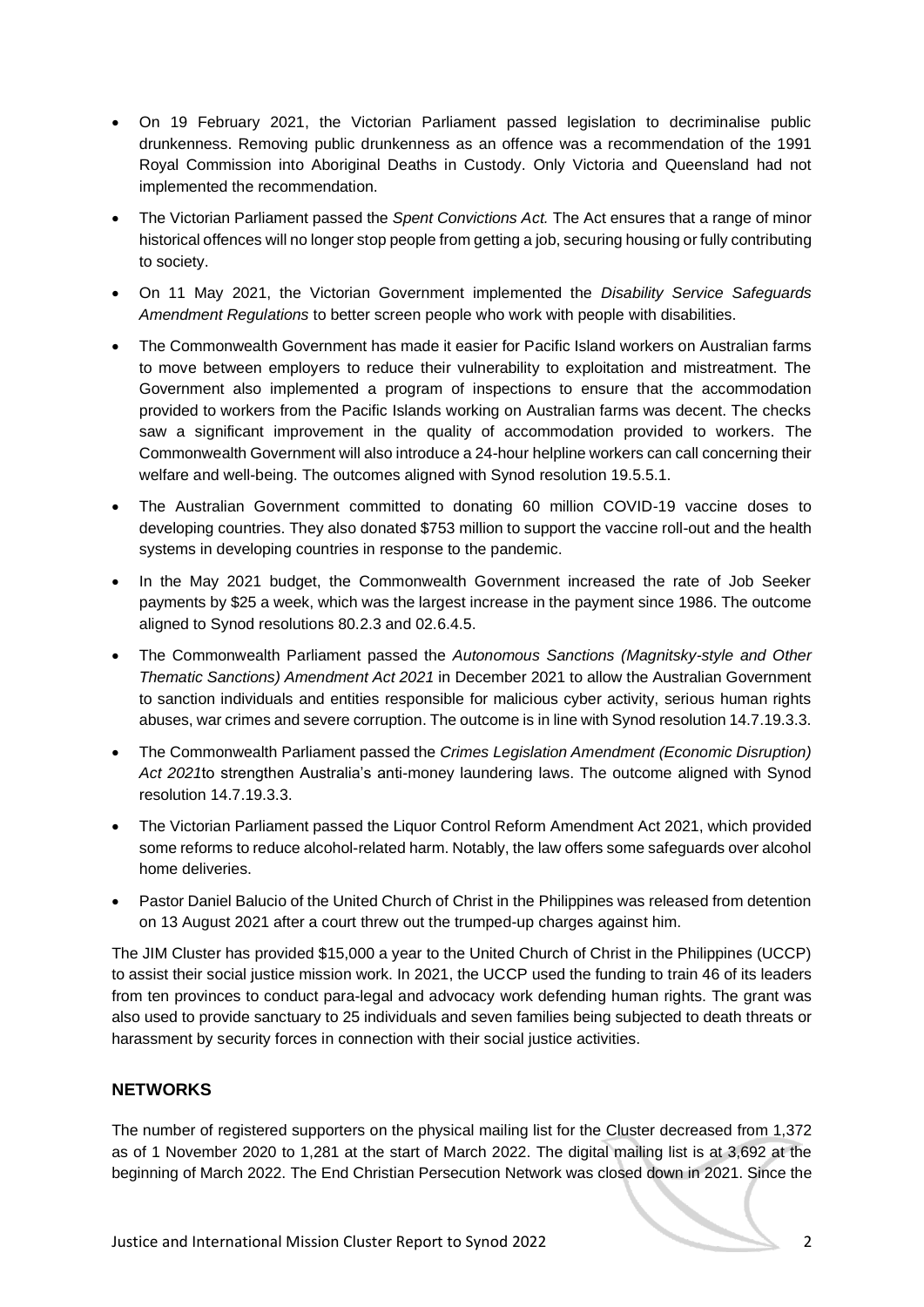2018 restructuring brought about by the Major Strategic Review, the JIM Cluster has been forced to shut down all of its issue specific supporter networks due to the reduction in Cluster staff numbers from five staff to two.

The Cluster wants to restore the supporter network for refugees and people seeking asylum.

The Cluster actively participates in the Seasonal Worker Support Group. The Group is made up of congregational members in Victoria, NSW and South Australia that provide support to workers on the Pacific Australia Labour Mobility (PALM) scheme. The workers come from Pacific Islands to work on Australian farms. The work connects to the Synod priority of culturally diverse mission and ministry. The Cluster feeds back information from the Group to the Commonwealth Government, which has led to some reforms on the Program to improve the situation of workers.

The JIM Cluster was able to employ two part-time, casual workers, Rev Randall Prior and Taua Ritata, to connect Pacific Island workers on the PALM scheme with local community groups and churches. The Commonwealth Government provided the funding to the joint project with the Salvation Army, the Pacific Islands Council of Queensland and the Pacific Islands Council of South Australia.

The Cluster provided secretariat support to the Synod Climate Action Taskforce of interested ministers, congregations members, Synod staff and Uniting Vic.Tas staff to facilitate and encourage a reduction in the Synod's greenhouse gas emissions.

The Cluster ran a ['New Public Squares: Public Good'](https://justact.org.au/wp-content/uploads/2021/03/Public-good-project-outline-March-2021.pdf) project that involved students from two Uniting Church-affiliated schools and a congregation.

## **RESOURCING THE SYNOD**

The JIM Cluster produces a pack of resources to take social justice actions for its main supporter base five times a year. It also produces an e-mail update at least fortnightly.

The Cluster produced a [Covenanting Guide](https://victas.uca.org.au/resources/covenanting/) and other covenanting resources for First and Second Peoples walking together. The Cluster also published a [Statement from the Heart](https://justact.org.au/first-people/actions/) study guide. The National Assembly and other Synods have also used the resources. In addition, they have had good pick up and use by congregations, several of which have used them as the basis for holding forums on the issue.

The Moderator has nominated the Cluster to join the newly formed Synod Walking Together in Covenanting Committee.

In July 2021, the JIM Cluster distributed a booklet developed with the National Assembly and other Synods to assist congregations to consider specific social justice issues and [a Vision for](https://uniting.church/a-vision-for-a-just-australia/) a Just Australia in the lead up to the Federal election.

In November 2021, the Cluster hosted a convention for congregation members on the theme of reforming and renewing democracy titled 'Our Faith in Democracy: How do you have a meaningful [Say?](https://justact.org.au/wp-content/uploads/2021/08/2021-JIM-Convention.pdf)'

In February 2022, the Cluster published a [guidance and framework](https://justact.org.au/wp-content/uploads/2021/11/WEB_-Guidance-framework-for-work-of-Justice-and-International-Mission-Cluster.pdf) booklet on the theological basis and principles it operates by.

The Cluster produced a [consultation booklet](https://justact.org.au/wp-content/uploads/2022/02/ElectonicMonitor-Consultation-Paper-Feb-2022.pdf) in February 2022 to consult with congregation members on the role of electronic monitoring in the criminal justice system, especially concerning addressing family violence.